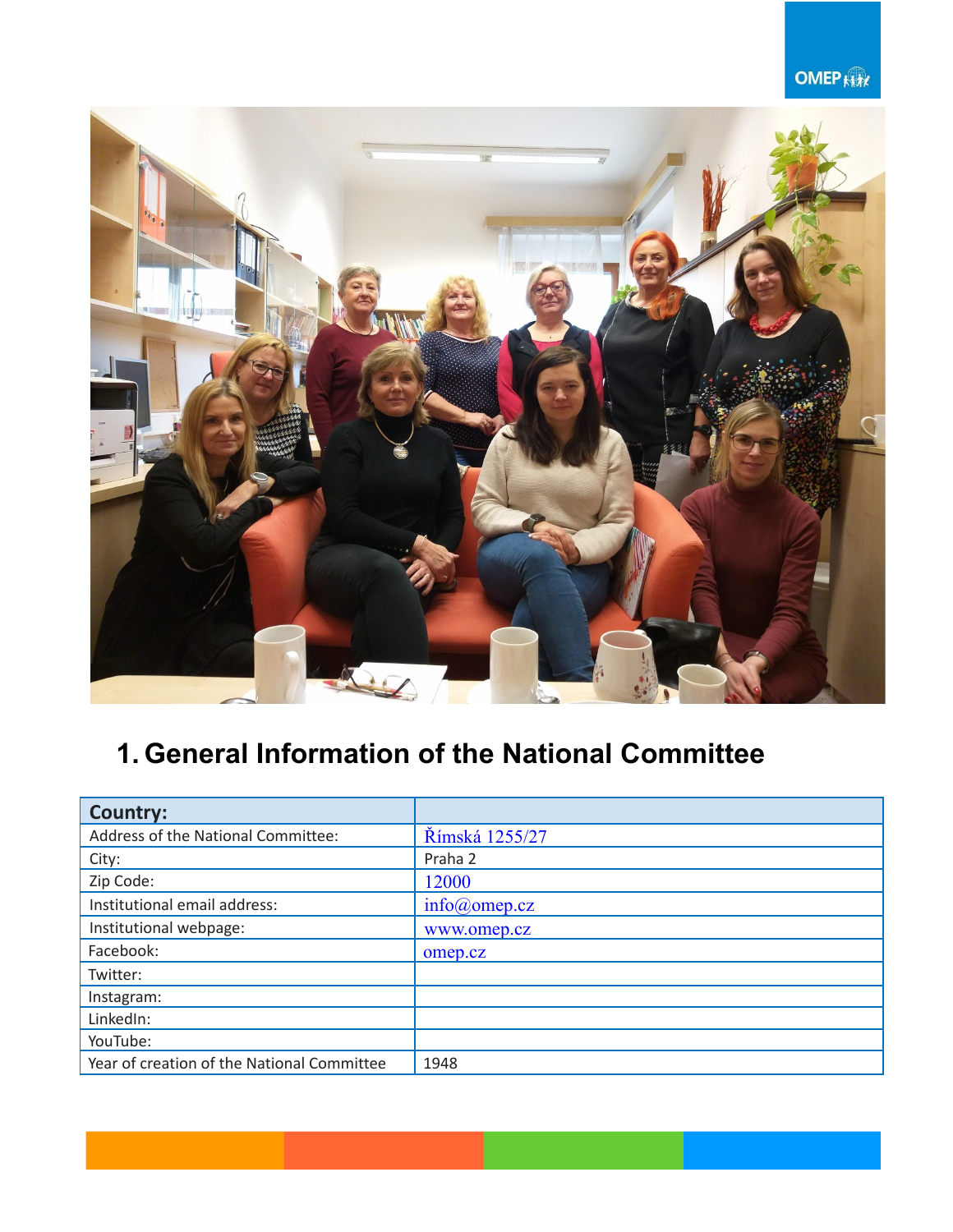## **2. Institutional Information**

**Czech Republic: New National Executive Committee for 2022 – 2004 (elected in November 2021)**

| <b>National Executive Committee</b>       |                                                              |  |
|-------------------------------------------|--------------------------------------------------------------|--|
| <b>National President</b>                 |                                                              |  |
| i. Name:                                  | Dana Moravcová                                               |  |
| ii. E- mail:                              | rimska@ctyrlistek.biz                                        |  |
| iii. Profession:                          | Kindergarten Headteacher                                     |  |
| <b>Other National Committee Positions</b> |                                                              |  |
| Member 1                                  |                                                              |  |
| i. Name:                                  | Milada RabuŠicová                                            |  |
| ii. Role:                                 | vicepresident                                                |  |
| iii. E- mail:                             | milada@phil.muni.cz                                          |  |
| iv. Profession:                           | <b>University Professor</b>                                  |  |
| <b>Member 2</b>                           |                                                              |  |
| i. Name:                                  | Jana Vaníčková                                               |  |
| ii. Role:                                 | treasurer                                                    |  |
| iii. E- mail:                             | ja.van@seznam.cz                                             |  |
| iv. Profession:                           | Kindergarten Headteacher                                     |  |
| <b>Member 3</b>                           |                                                              |  |
| i. Name:                                  | Marie Marxtová                                               |  |
| ii. Role:                                 | Communication with members                                   |  |
| iii. E- mail:                             | marie.marxtova@seznam.cz                                     |  |
| iv. Profession:                           | Preschool Teacher                                            |  |
| <b>Member 4</b>                           |                                                              |  |
| i. Name:                                  | Zora Syslová                                                 |  |
| ii. Role:                                 | Administration, project leader                               |  |
| iii. E- mail:                             | zora 13@seznam.cz                                            |  |
| iv. Profession:                           | University teacher                                           |  |
| <b>Member 5</b>                           |                                                              |  |
| i. Name:                                  | Jana Prekopová                                               |  |
| ii. Role:                                 | PR and fotodocumentation                                     |  |
| iii. E- mail:                             | jana.prekopova@gmail.com                                     |  |
| iv. Profession:                           | Kindergarten Headteacher                                     |  |
| Member 6                                  |                                                              |  |
| i. Name:                                  | Hana Splavcová                                               |  |
| ii. Role:                                 | Coordination with other professional organizations, projects |  |
| iii. E- mail:                             | hana.splavcova@nuv.cz                                        |  |
| iv. Profession:                           | Researcher at Pedagogical institute                          |  |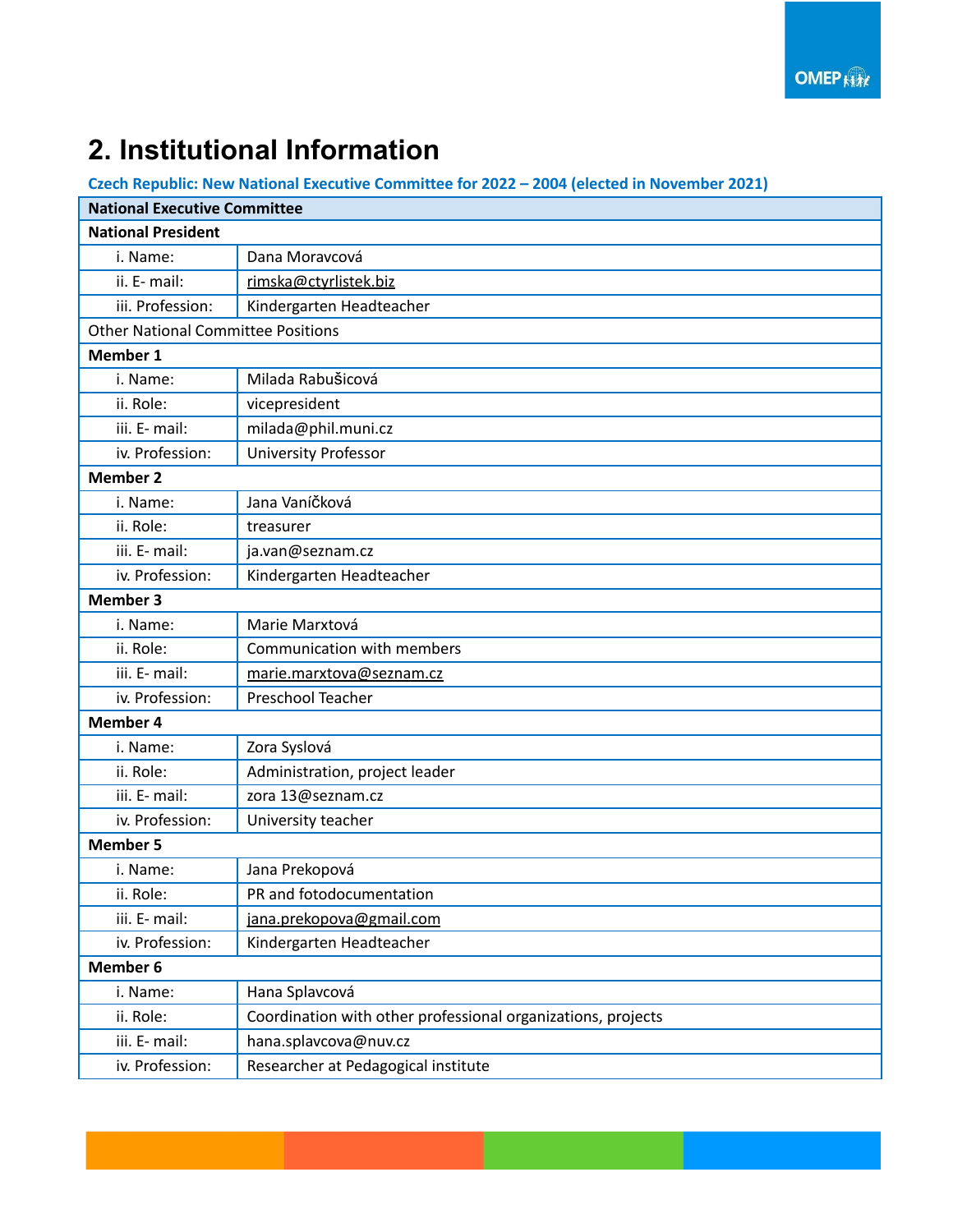### **OMEP**

| <b>Member 7</b> |                                              |  |
|-----------------|----------------------------------------------|--|
| i. Name:        | Petra Vystrčilová                            |  |
| ii. Role:       | Project leader, communication with academics |  |
| iii. E- mail:   | vystrcilova@ped.muni.cz                      |  |
| iv. Profession: | University teacher                           |  |
| <b>Member 8</b> |                                              |  |
| i. Name:        | Jaromíra Pavlíčková                          |  |
| ii. Role:       | PR and financial revisions                   |  |
| iii. E- mail:   | info@msrevolucni.cz                          |  |
| iv. Profession: | Kindergarten Headteacher                     |  |
| <b>Member 9</b> |                                              |  |
| i. Name:        | Hana Navrátilová                             |  |
| ii. Role:       | Projects and competitions                    |  |
| iii. E- mail:   | hnavratilova@utb.cz                          |  |
| iv. Profession: | University teacher                           |  |
| Member 10       |                                              |  |
| i. Name:        | Karolina Bílková                             |  |
| ii. Role:       | Social networks and financial revisions      |  |
| iii. E- mail:   | bkajik@seznam.cz                             |  |
| iv. Profession: | Kindergarten Teacher                         |  |

#### **3. Information on the members of the National Committee**

| 1. OMEP members by membership type                              | Quantity                           |
|-----------------------------------------------------------------|------------------------------------|
| a) Individuals members                                          |                                    |
| i. Active members:                                              | 115                                |
| ii. Honorary members                                            | 0 (living)                         |
| b) Institutional Members                                        |                                    |
| i. Centers, Schools and Public Kindergartens:                   | 3                                  |
| ii. Centers, Schools and Private Kindergartens:                 | 1                                  |
| iii. Universities:                                              | 1                                  |
| iv. Civil society organizations:                                | 0                                  |
| v. Unions:                                                      | 0                                  |
| vi. Others:                                                     | 2                                  |
| 2. Member Profile                                               | No data / Few / Some / Many / Alls |
| a) ECCE teachers:                                               | 86                                 |
| b) Non-professional educational agents:                         | 0                                  |
| c) ECCE facility managers/administrators:                       | 8                                  |
| d) Managers/administrators of primary education establishments: | 0                                  |
| e) Undergraduate and graduate students:                         | 0                                  |
| f) Postgraduate students:                                       | 5                                  |